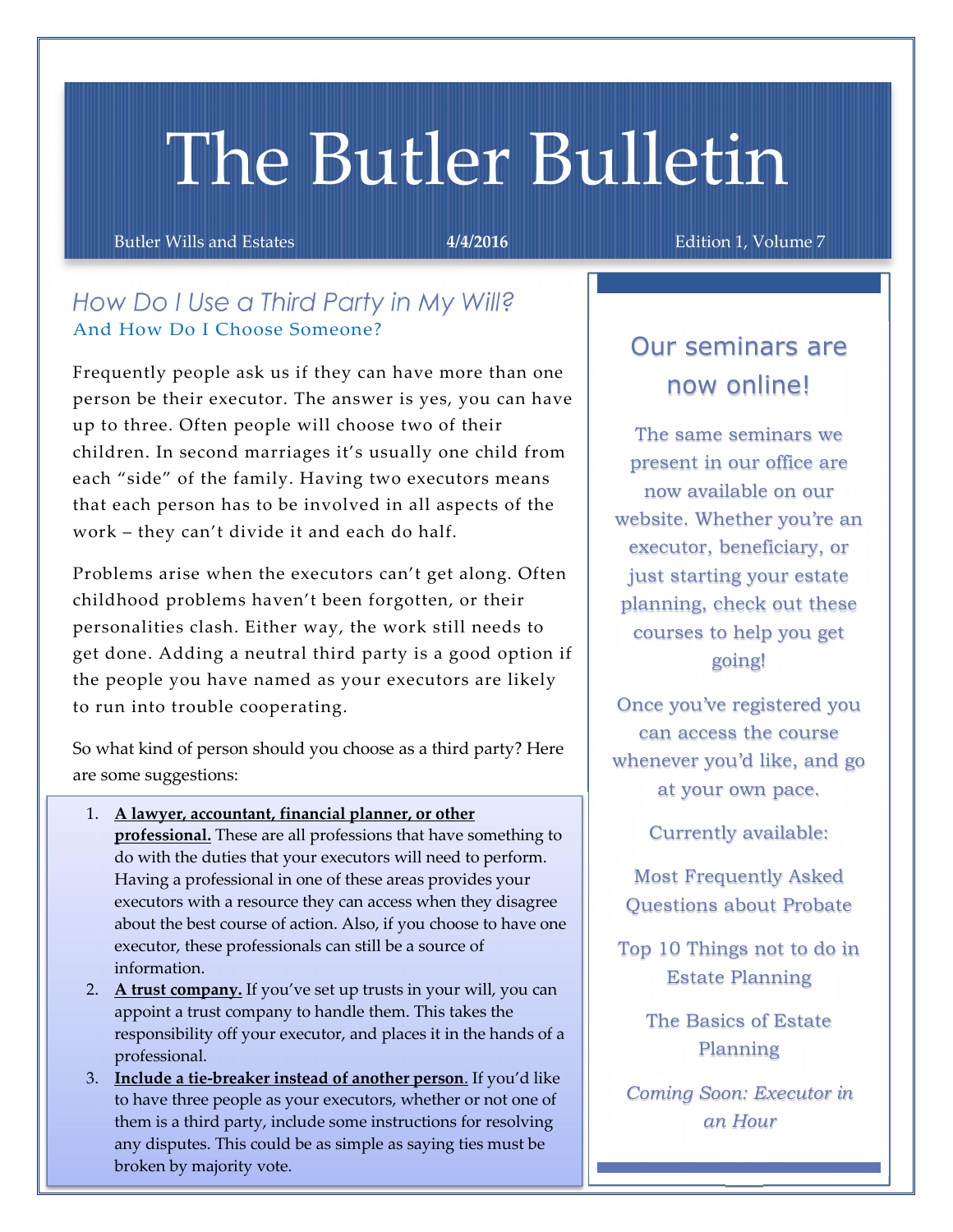# *Criminology Corner*  $\bullet$   $\bullet$   $\bullet$

Recently we've seen and heard of several crimes in our area on the news and in the papers. At a business close to our there was an assault with a weapon. This is the kind of thing we see on the news, and hear about happening elsewhere. Having it happen so close was unnerving. Then we saw the article about a series of late-night thefts in Bowring Park.

This got us thinking – what can we do to keep ourselves safe? According to the RCMP, there are some basic safety tips that can help keep everybody safe. These are things we easily overlook when going about our daily lives, but a few small changes can make a big difference.

#### $\triangleright$  Be aware of your surroundings.

It's incredibly easy to put on your headphones or play a game on your phone and zone out on your walk or bus ride home. Whether you are by yourself or with someone, pay attention to the things around you – Is there a car that has been driving slowly and following you? Has someone been walking behind you for a while? Is there a way back to populated area? Knowing what is going on around you will help prevent unsafe situations.

#### Remove any valuables from your vehicle in parking lots and overnight.

We all know leaving your valuables in plain sight is almost asking someone to steal them. As a result we all put them in the trunk or glove compartment. Consider removing them from the vehicle entirely. When at home, bring them inside with you. If you're out shopping, only bring the things you'll need and leave the rest at home.

#### $\triangleright$  Make sure your home is well-lit.

This goes for the office, too. Whether you are working late at night, are coming home from an evening outing, or were home before it got dark, it's important to make sure the exterior of your home is lit up. This will discourage potential thieves from approaching your windows and doors, and make it easy for you to see if something has been disturbed.

# Suggest a Topic

Is there something you would like to see more of in this newsletter? Let us know!

We're always open to suggestions for article topics, seminar subjects, or improvements.

Email chelsea@butlerwillsandestates.com or use the "contact us" form on our website.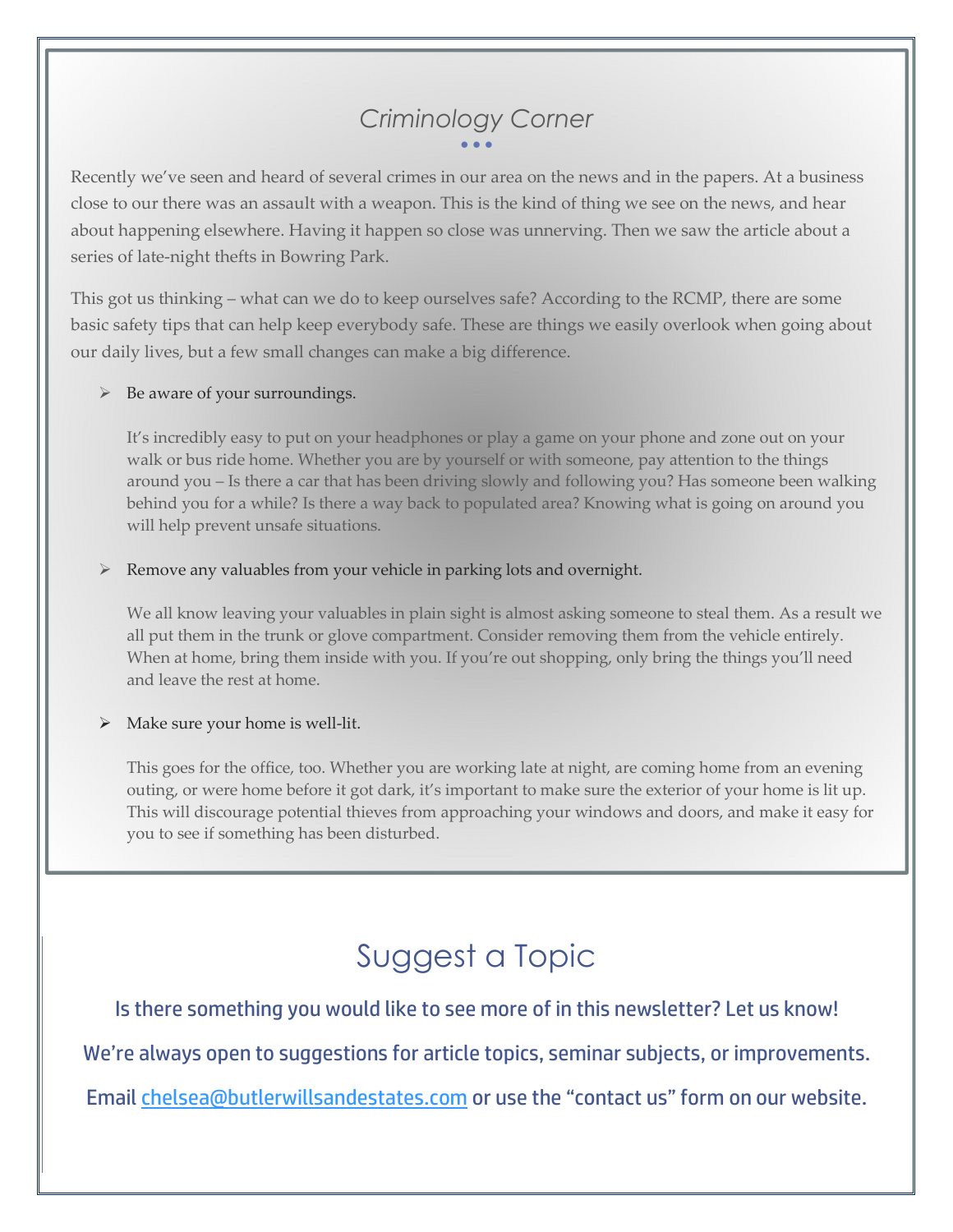## *Did you know…?*

According to BMO, 71% of the baby boomer generation has at least one living parent, and 1 in 6 are providing some kind of care.

Only 33% of caregivers for older relatives include any provisions in their wills for their continuing care.

If you're a caregiver for an older relative, consider discussing including a provision in your will to continue their care.

#### Protect Your Elderly Parents

If you're taking care of an aging parent, you might be considering becoming their guardian or trustee.

What is the difference between a guardian and trustee? The main difference is in the type of decisions that are made. The kind of decisions you will need to make will depend on the needs of your parent, and how much help they require.

A guardian will make decisions that are personal in nature. This includes healthcare, such as medications and surgeries, and can also extend to living arrangements, diet, and even clothing. A guardian does not make financial decisions.

A trustee is responsible for decisions about money, real estate, and personal property. This could include paying bills, selling property, or handling bank accounts.

The guardian and trustee work together. For example, if it is best for your parent to move to an assisted-living home, the guardian will choose which one is best. The trustee will be responsible for paying the cost of living there. These roles can be filled by two different people, or by the same person.

Lynne's book *Protect Your Elderly Parents – Become Your Parents' Guardian or Trustee* covers this subject in depth. It is available in our office, or online at www.butlerwillsandestates.com

### How Can I Include Provisions for Continuing Care in my Planning?

If you're involved in the care of an aging parent and you're worried about their care if you should pass away while your parent is still alive, you can do some helpful planning.

Normally when you want to ensure that a certain person has funds available, you can leave him or her a gift in your will. However, when you are dealing with a parent, consider setting up a trust in your will.

Though it may sound complicated, it is in fact simple to do, and very effective. You would set aside the sum of money that you choose, and instruct your trustee (through your will) on how to use it for your parent's care.

You would then specify that any amount not used by the time your parent passes away is to go to alternate beneficiaries (for example, your children).

An essential part of this plan is to choose a trustee who will treat your parent compassionately and respectfully. Pick someone who does not stand to benefit if there are funds left over.

For example, if you've named one of your kids as the alternate beneficiary of the trust, they shouldn't be named as the trustee. Having the same person be responsible for handling the money and receive what's left creates a conflict.

In your will the trustee is the same person as your executor, unless you say otherwise. If you're creating a trust for your parent(s), you can name someone to be responsible for only that trust and not the rest of your estate.

Discuss with your estate planner what the best options are for your situation.